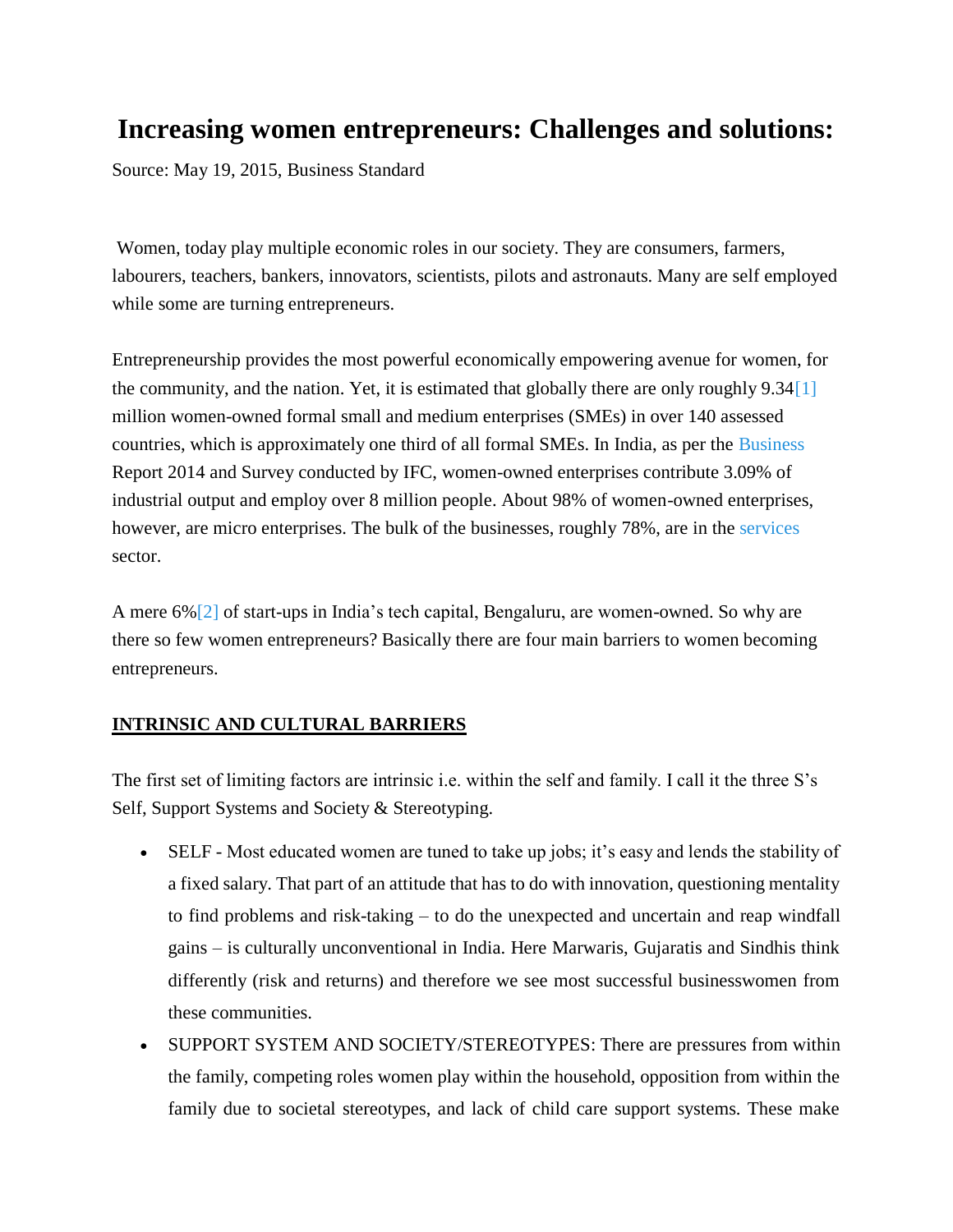women guilt-ridden and inhibit them from turning entrepreneurs. But with more women leaders coming to the forefront on corporates boards and as entrepreneurs, like Indra Nooyi, Chanda Kochar, Kiran Majumdar Shaw, Neelam Dhawan, Sulajja Firodia Motwani hopefully these intrinsic pressures will slowly fade away. But the drive has to begin from within, with the SELF affirmation to succeed.

### **ACCESS TO RESOURCES**

The second set of problems is the most critical, especially for the micro and SME sector. These include lack of access to resources like credit, technology and markets. Lack of access to formal, easy, collateral free and transparent financing for women start-ups is a major problem area. The gap between women and men in access to formal financial services is vast. It is estimated that over 90% of finance requirements for women-owned enterprises is met through informal channels, as per the IFC Business Report.

Coupled with this, women also lack access to latest technologies that could enable them to overcome drudgery, improve efficiency/productivity, or enable them climb up the value chain. In agriculture, for example, women do not own much of the land. They have little information about better quality of seeds, diverse cropping mechanisms, farming produce trends and technology, tools, and market demand and prices. Due to these factors women have lost out on many opportunities (e.g. food processing). This, despite the fact that they toil the most in the farms.

Technology ranges from very basic and easy to use to very complex and high end. For example, post-harvest Engineering & Technology (CIPHET) [\[3\],](file:///C:/Users/TANMAY~1/AppData/Local/Temp/notes142542/~7046125.docx) Ludhiana, have created several ready-touse technologies like automatic litchi peeler, tomato grader, pomegranate oil extractor, groundnut de-skinner, ber (berry) fruit grader, and automatic custard apple peeler, among others. It has been proven time and again (e.g. through Gujarat experience) that when women are trained in better farming techniques and technology adaptation, the success rate of ventures has been better.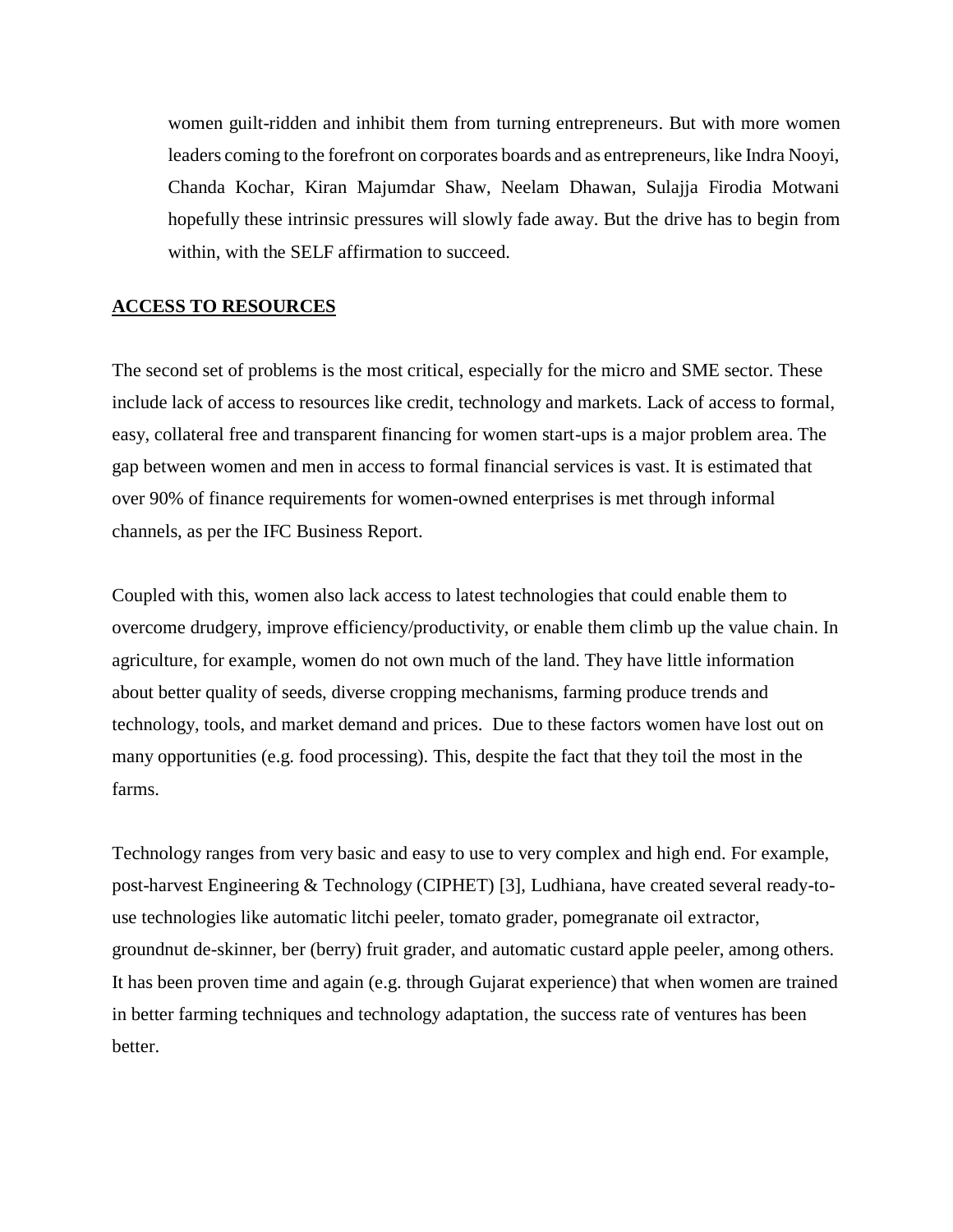Another key obstacle to entrepreneurship is poor linkages to consumers and markets. Poor infrastructure (especially in rural India) further hampers connectivity to markets.

### **SKILL GAP**

The third factor that is a hindrance is that women are not always equipped with adequate knowledge and [skills t](http://www.business-standard.com/search?type=news&q=Skills)o tap opportunities. They lack exposure to practical aspects of running a business. This further deepens their isolation and lowers their self-esteem for achieving success. It is crucial to address these gaps in knowledge, skills and attitudes through capacity building programmes. These entrepreneurship development and management programs must have the rigour and adequate hands-on components that are supervised by existing successful [entrepreneurs t](http://www.business-standard.com/search?type=news&q=Entrepreneurs)hemselves. Technical aspects of finance and accounting, technology and systems and leadership and negotiation skills are important elements to any capacity-building initiative.

Another important aspect for nurturing successful start-ups is handholding support services (legal formation, license, clearances, scaling up, marketing strategies and market and [credit](http://www.business-standard.com/search?type=news&q=Credit)  linkages) in the first six months of starting an enterprise. This will enhance the success rate of women-owned start-ups. Information dissemination of women specific schemes is also vital in order to increase awareness among potential women entrepreneurs.

#### **NETWORKING**

The fourth issue is that of networking. Creating wide and sustainable network of women producers and consumers is essential to build and nurture women entrepreneurship. All successful and premier institutions across the world will vouch for their alumni and brand network multiplier effects for fostering entrepreneurship.

The change can come through collaborative efforts of business associations, organisations and individuals. Also through affirmative action wherein, for example, organisations implement a procurement policy where a certain percentage of their goods and services will be compulsorily sourced from women-owned businesses. Six companie[s\[4\],](file:///C:/Users/TANMAY~1/AppData/Local/Temp/notes142542/~7046125.docx) Accenture, Intel, Marriott, HP, Wal